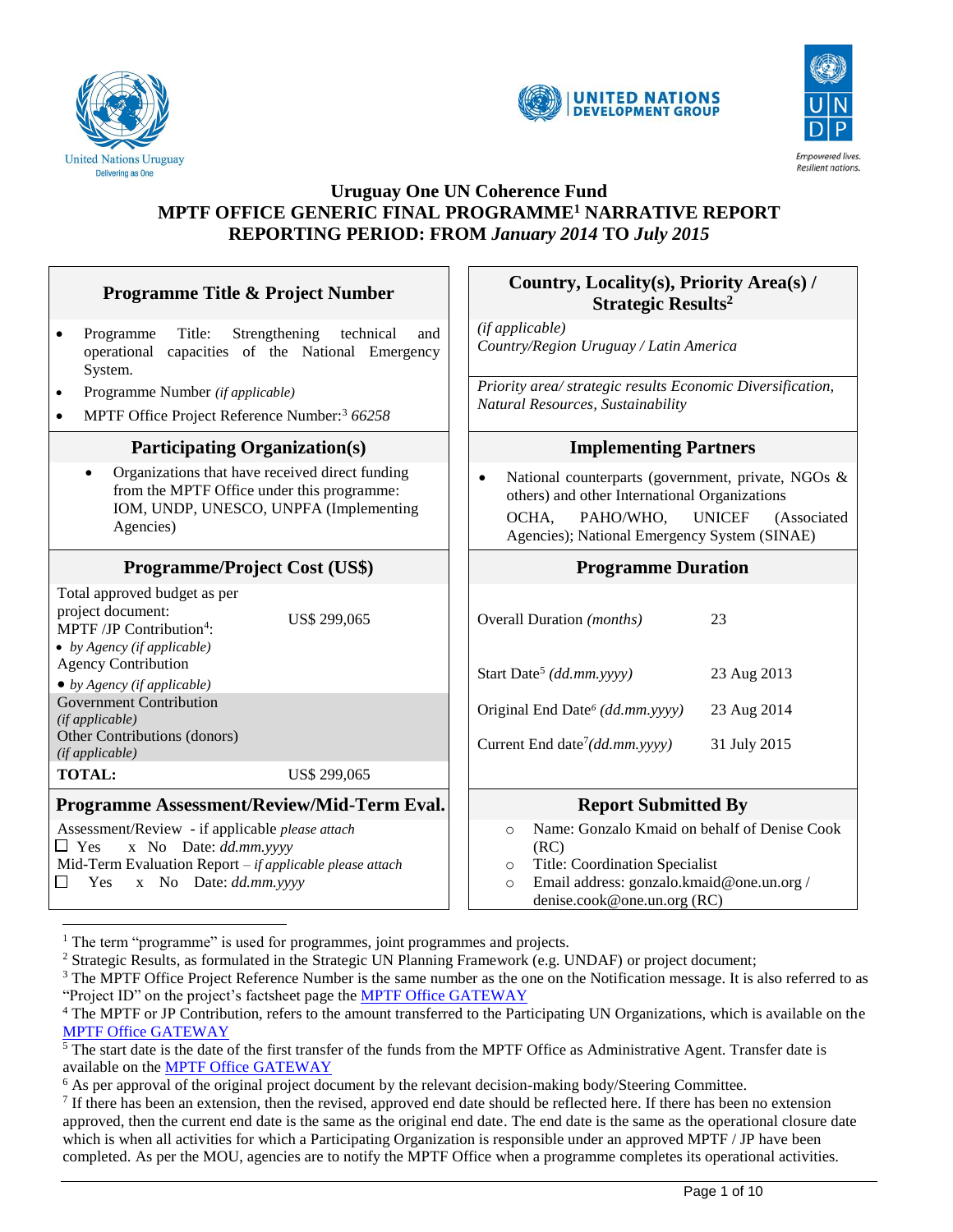# **NARRATIVE REPORT FORMAT**

# **EXECUTIVE SUMMARY**

The Uruguayan Government and the UN System endorsed this joint programme to strengthen the National Emergency System (SINAE), and more specifically its institutional and operational capacities, taking into account the diverse value added that each UN participating agencies can provide The Programme has two central objectives: to support knowledge acquisition and dissemination processes on the country risk factors and to strengthen emergency response throughout the entire territory.

The main activities undertaken to achieve these objectives are the design of a comprehensive disaster risk diagnosis, the promotion of research activities, the establishment of a response coordination framework; and the establishing of equipment for shelter, site and camps management.

#### **I. Purpose**

| Programme<br><b>Description:</b> | Within the framework of the Delivering as One Approach and the<br>UNDAF/UNDAP 2011-2015, the Uruguayan Government and the UN System<br>have endorsed the joint programme to strengthen the institutional and operational<br>capacities of the National Emergency System (SINAE), taking into account the<br>diverse value added that each UN Agency can provide.                                                                                                                                                                                                                                                                                                                                                                |
|----------------------------------|---------------------------------------------------------------------------------------------------------------------------------------------------------------------------------------------------------------------------------------------------------------------------------------------------------------------------------------------------------------------------------------------------------------------------------------------------------------------------------------------------------------------------------------------------------------------------------------------------------------------------------------------------------------------------------------------------------------------------------|
| <b>Development</b><br>Goal:      | UNDAF 2011-2015 Priority Area 2: Move towards the implementation of<br>sustainable development models that will foster conservation of natural resources<br>and ecosystems, climate change mitigation and adaptation, and use of renewable<br>sources of energy with the aim of reducing social and environmental<br>vulnerabilities and thus achieving greater social equity and environmental justice.<br>UNDAF 2011-2015 Priority Area 4: Strengthen democratic governance at the<br>national and local levels through public involvement, strengthening of State<br>institutions and the comprehensive national human rights protection system, in<br>accordance with the declarations and conventions ratified by Uruguay. |
|                                  | <b>UNDAF Outcomes:</b><br>UNDAF 2011-2015 Outcome 2.1: The Government, with the participation of<br>civil society, will have designed, implemented and/or strengthened policies<br>programmes and plans for the sustainable management of natural resources and<br>conservation of biodiversity, and will have reduced social and environmental                                                                                                                                                                                                                                                                                                                                                                                 |
| <b>Outcome:</b>                  | vulnerabilities and intergenerational inequities.<br><b>UNDAP</b> Outputs:<br>UNDAP 2011-2015 Output 2.1.2: Institutional capacities to identify, design and<br>implement plans for the reduction of social and environmental vulnerabilities are<br>strengthened and coordinated.                                                                                                                                                                                                                                                                                                                                                                                                                                              |
|                                  | UNDAP 2011-2015 Output 4.1.2: Capacities of the Executive Power and public<br>institutions to incorporate and apply a human rights based approach into public                                                                                                                                                                                                                                                                                                                                                                                                                                                                                                                                                                   |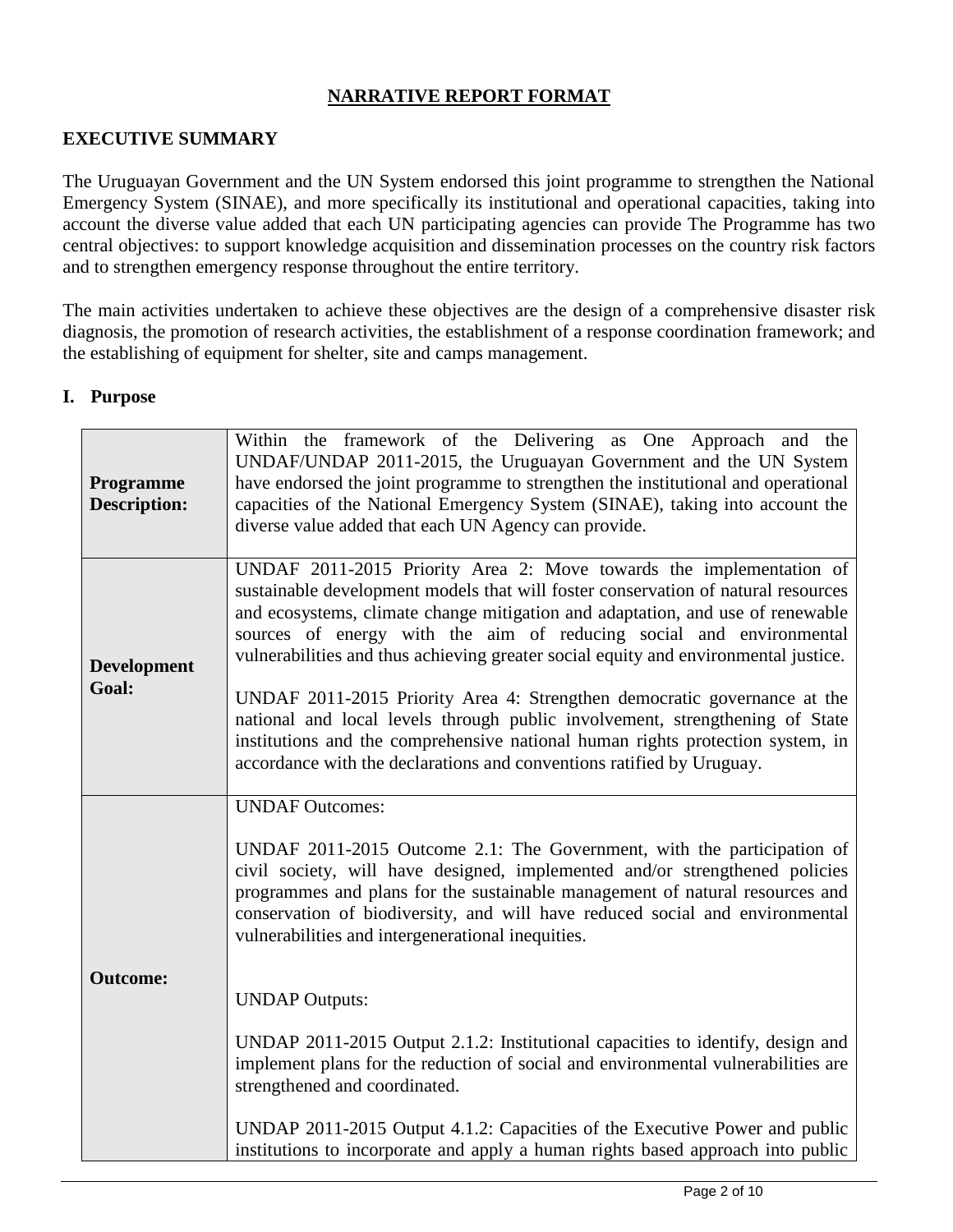|                                              | policies are strengthened.<br>UNDAP 2011-2015 Output 4.4.2: Local government's capacities<br>are<br>strengthened to favour inter-institutional articulation in the design and<br>implementation of local policies and the promotion of citizen participation. |
|----------------------------------------------|---------------------------------------------------------------------------------------------------------------------------------------------------------------------------------------------------------------------------------------------------------------|
| <b>Outputs and</b><br><b>Key Activities:</b> | Support the knowledge production processes for risk factors.<br>1.<br>Strengthen emergency responses throughout the entire territory.<br>2.                                                                                                                   |
|                                              | 3.<br>Coordinate, monitor and evaluate the Joint Programme for an adequate<br>achievement of its objectives.                                                                                                                                                  |

# **II. Results**

**i) Narrative reporting on results:**

**Outcomes: The Government, with the participation of civil society, will have designed, implemented and/or strengthened policies programmes and plans for the sustainable management of natural resources and conservation of biodiversity, and will have reduced social and environmental vulnerabilities and intergenerational inequities.**

### **Output 1: Support the knowledge production processes for risk factors.**

This output was achieved by delivering two specific products: (i) preparation of a Comprehensive Disaster Risk diagnosis for Uruguay; and (ii) promotion of research activities.

In 2013, a risk assessment expert was hired (Haris Sanahuja), in the context of the program, and helped SINAE's authorities to develop a plan for preparing this first comprehensive disaster risk diagnosis.

The year 2014, saw a historical record of emergencies and disasters in the country, more than the past 60 years . Five consultancies were carried out: three junior consultants elaborated a fist analysis and design of the historical record (which helped to strengthen the emergencies data base of SINAE), one consultant complemented the national historical inventory of disasters in Uruguay (which helped to improve the measurement of the economic impact of disasters), as well as an analysis of historical impacts of threats in the fruit and vegetable sector (which helped to improve relative knowledge to this particular sector, considered strategic, for the socioeconomic context in which it is developed).

Also in 2014, a preliminary report including data collection and systematization of existing information on the study of floods by DINAGUA was designed. The report includes a situation analysis, the elaboration of criteria for evaluating the quality of data and the existing models. Moreover, a preliminary report including an analysis of the configuration of multi-hazard risk in the coastal area of Uruguay was designed, describing the type of threats and impacts to which the area under study is subject to.

In addition, a Regional Seminar took place, which included a national debate oriented to the generation and collection of technical inputs that complement the current governmental strategy and help develop risk reduction plans for identified threats, as well as a regional debate involving relevant national and international actors working on RRD. The Seminar met the expectations of its participants. The corresponding report will be delivered by the hired consultant.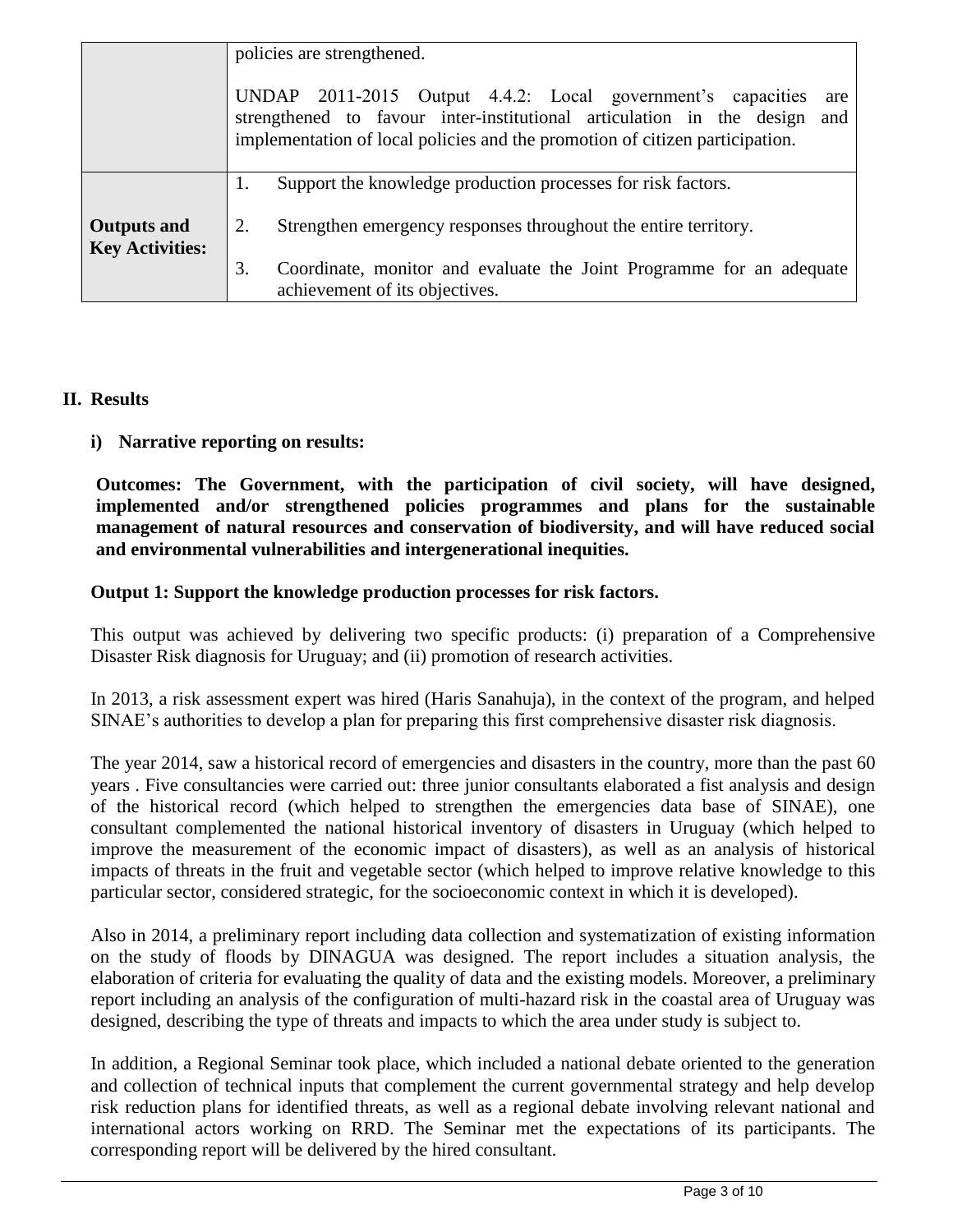In 2015, under an extension period, the project successfully ended all its activities. The new SINAE authorities were fully in charge of all stages of project management and closure and a final presentation of projects´s results was made including ministerial level participation.

#### **Output 2: Strengthen emergency responses throughout the entire territory.**

This output was achieved by performing two products: (i) establishing a response coordination framework; and (ii) establishing equipment for shelter/site/camps management.

In 2014, an international consultant was hired to assist SINAE in the design and implementation of simulation exercises on the response to disasters and emergencies. This task was extremely useful for testing the current operation of the General Response Protocol proposed by SINAE in specific events. Moreover, it was a very enriching experience for the human resources of SINAE, MSP and the CECOED of Montevideo, as a basis for developing new simulations in the future. In addition, a proposal for creating a training room in the CECOED of Montevideo was presented, which would be useful for improving the development of these exercises in the future.

Regarding the second product, an IOM expert in shelter management (Christopher Gascon) traveled twice to Uruguay to assess the current situation in the country. These visits had the objective of contributing to provide technical support to elaborate a Shelter Management Guide, taking into account the main challenges of the country. During the first visit to Uruguay, he met with local authorities of Canelones, Durazno y Flores y Soriano in order to assets the main needs in terms of shelter management.

During the second visit, the IOM expert jointly with SINAE organized a National Workshop which was attended by CECOED (*Centro Coordinador de Emergencias Departamentales*) representatives. This meeting was useful to provide technical inputs to elaborate the national Shelter management Guide. Also, the expert met with the Head of Coordination Center of Emergency in Soriano, to get more information about the kind of shelter that this city used during the floods. Finally, IOM provided kits on Shelter Management used at international level to the representatives of all CECOED of Uruguay

He made recommendations and with his input the SINAE is starting to work on a Shelter Management Guide and on a list for improving the available equipment for responding to the country emergencies.

In 2015, under an extension period, all activities directed to strength the national emergency capacity response were implemented at complete satisfaction of the SINAE authorities.

### **Output 3: Coordinate, monitor and evaluate the Joint Programme for an adequate achievement of its objectives.**

The Project had a Coordinator up until October 2014. The absence of the Coordinator from then on implied a great challenge for SINAE, AUCI, and the agencies in terms of the load work involved in the supervision, tracking and execution of activities until the end of the project. Anyway, it is worth noting the effective way in which products and activities were executed.

Both the Management Committee and the Project Coordinator, contributed substantially to the achievement of the objectives.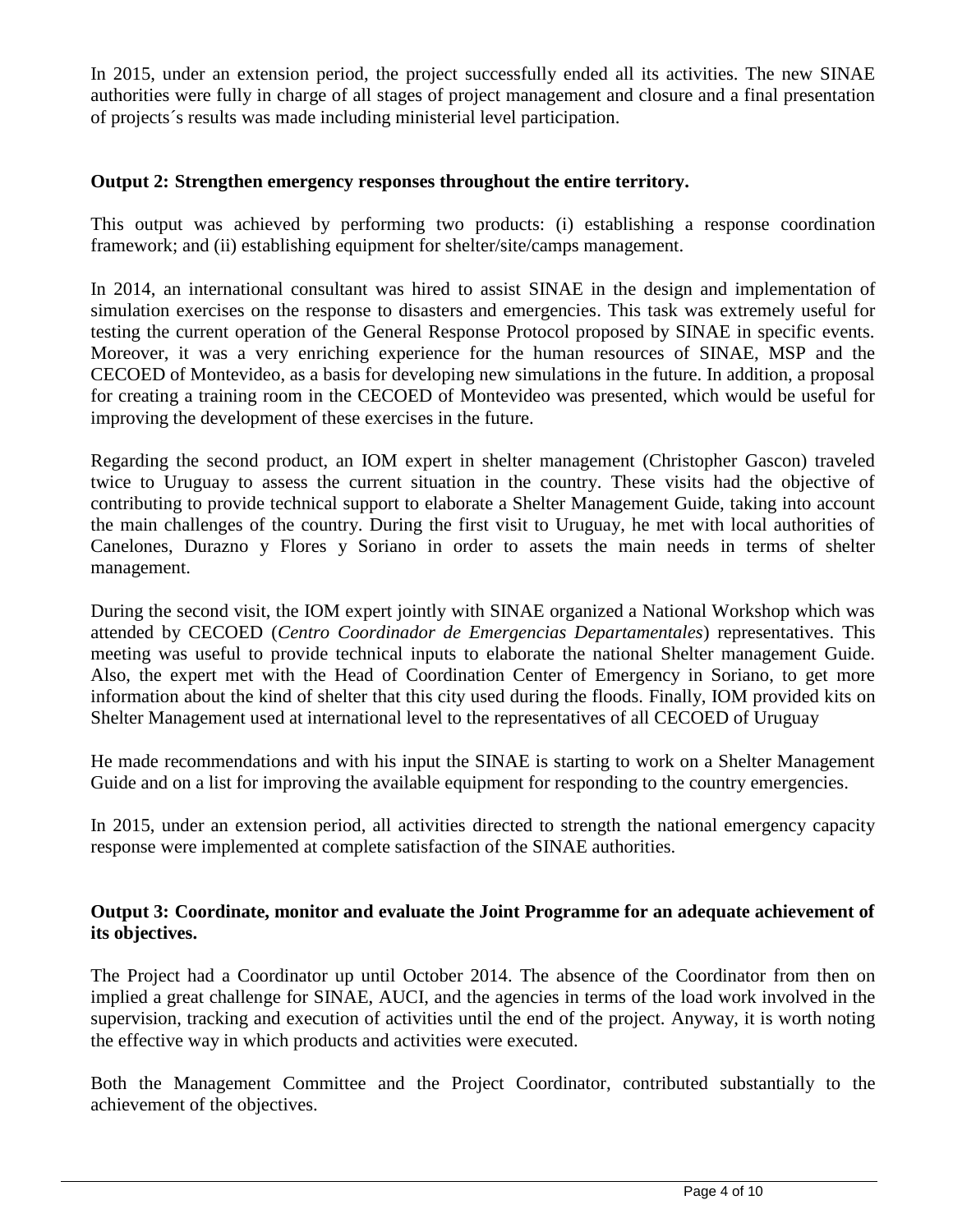In 2015 during the extension period, a fully empowered SINAE was responsible for all duties of project implementation making national ownership a vivid reality, and a good practice to learn from.

### **Qualitative assessment:**

Despite initial challenges of delayed implementation, the program fully achieved its objectives and results. The project has exhibited several important strengths, being national ownership the most important one. However, flexibility to adjust the project according to challenges and respond to changing scenarios, reallocation of funds and planning further activities on the project's progress, articulation of project stakeholders (agencies, AUCI and SINAE) and strength of the communication area of SINAE and Presidency are other areas noteworthy to mention.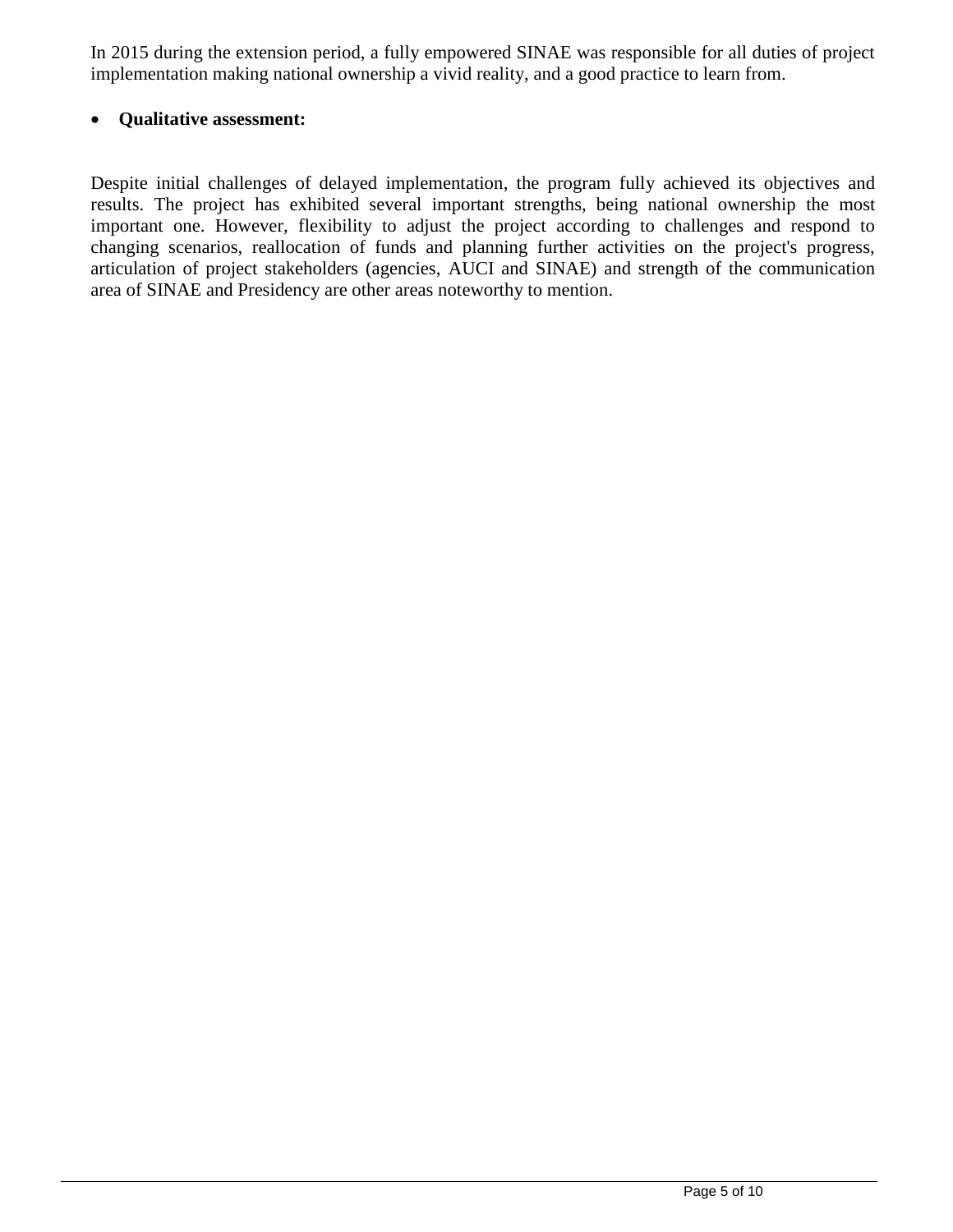Using the **Programme Results Framework from the Project Document / AWP** - provide an update on the achievement of indicators at both the output and outcome level in the table below. Where it has not been possible to collect data on indicators, clear explanation should be given explaining why, as well as plans on how and when this data will be collected.

|                                                                                                                                                                                                                                                                                                                                                                                                                                        | <b>Achieved Indicator Targets</b> | <b>Reasons for Variance with Planned</b><br>Target (if any) | <b>Source of Verification</b> |
|----------------------------------------------------------------------------------------------------------------------------------------------------------------------------------------------------------------------------------------------------------------------------------------------------------------------------------------------------------------------------------------------------------------------------------------|-----------------------------------|-------------------------------------------------------------|-------------------------------|
| Outcome 1 <sup>8</sup> Indicator: The Government,<br>with the participation of civil society, will have<br>designed, implemented and/or strengthened<br>policies programmes and plans for the<br>sustainable management of natural resources<br>and conservation of biodiversity, and will have<br>reduced social and environmental<br>vulnerabilities and intergenerational inequities.<br><b>Baseline:</b><br><b>Planned Target:</b> |                                   |                                                             |                               |
| <b>Output 1 Support the knowledge production</b><br>processes for risk factors.                                                                                                                                                                                                                                                                                                                                                        |                                   |                                                             |                               |
| Indicator 1.1 Specialists and researchers hired<br>for the elaboration of historical record (yes/no)<br><b>Baseline:</b><br><b>Planned Target:</b>                                                                                                                                                                                                                                                                                     | Yes                               |                                                             | <b>Consultancy Reports</b>    |
| Indicator 1.2 Data gathering and dissemination<br>activities for the elaboration of historical<br>record (yes/no)<br><b>Baseline:</b><br><b>Planned Target:</b>                                                                                                                                                                                                                                                                        | Yes                               |                                                             |                               |
| Indicator 1.3 Historical record of emergencies<br>and disasters (yes/no)<br><b>Baseline:</b><br><b>Planned Target:</b>                                                                                                                                                                                                                                                                                                                 | Yes                               |                                                             |                               |

<sup>8</sup> Note: Outcomes, outputs, indicators and targets should be **as outlined in the Project Document** so that you report on your **actual achievements against planned targets**. Add rows as required for Outcome 2, 3 etc.

 $\overline{a}$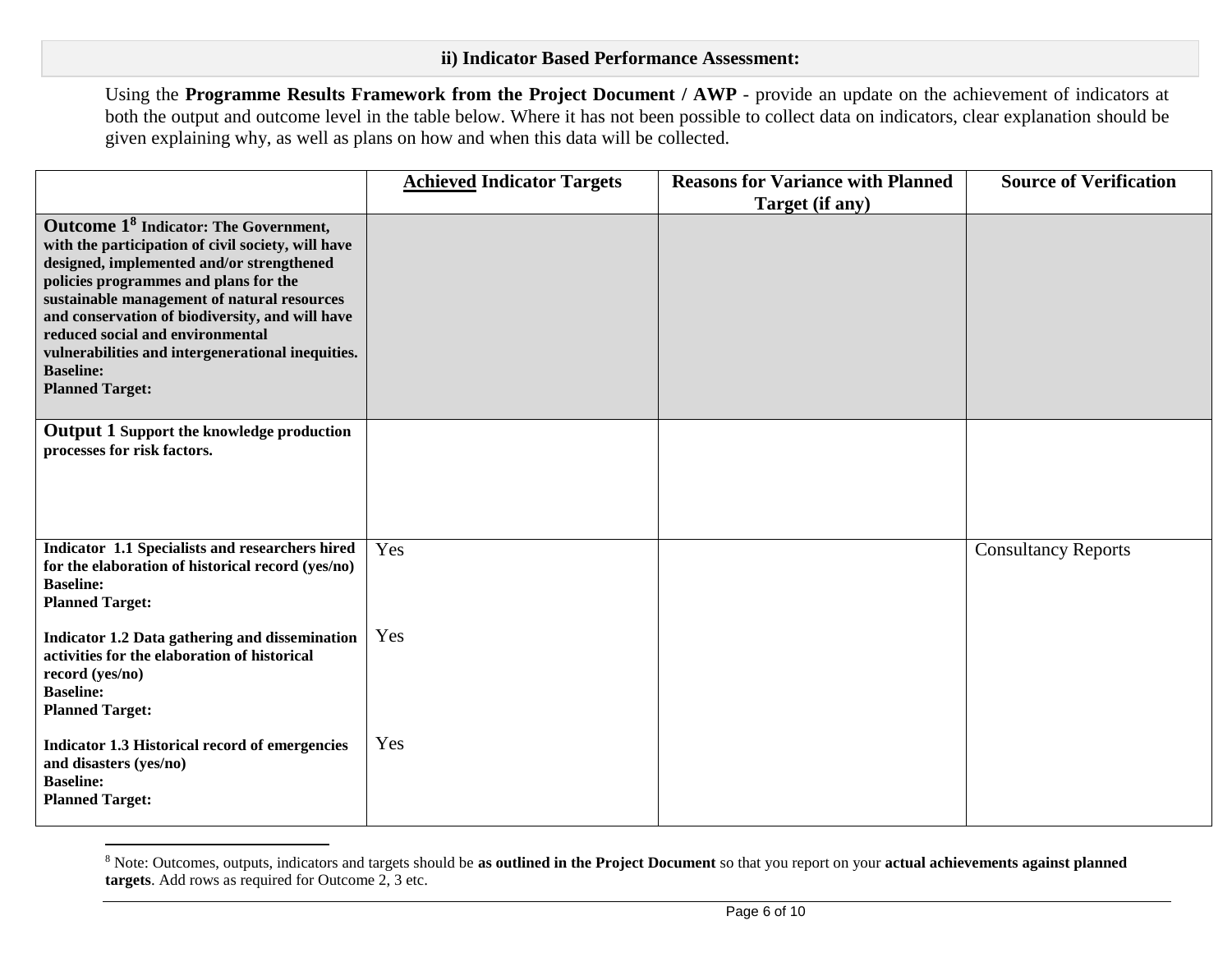| <b>Indicator 1.4 Studies on threats,</b>                                      | Yes |  |
|-------------------------------------------------------------------------------|-----|--|
| vulnerabilities, current risk status and future                               |     |  |
| scenarios (yes/no)<br><b>Baseline:</b>                                        |     |  |
| <b>Planned Target:</b>                                                        |     |  |
|                                                                               |     |  |
| Indicator 1.5 Coordination of agendas for the                                 | Yes |  |
| <b>Regional Seminar on Disaster Risk</b>                                      |     |  |
| <b>Baseline:</b><br><b>Planned Target:</b>                                    |     |  |
|                                                                               |     |  |
| <b>Indicator 1.6 Number of institutions and</b>                               |     |  |
| individuals who attended the Seminar                                          |     |  |
| <b>Baseline:</b>                                                              |     |  |
| <b>Planned Target:</b>                                                        |     |  |
| Indicator 1.7 Coordination meetings to reach a                                | Yes |  |
| consensus on the research agenda                                              |     |  |
| <b>Baseline:</b>                                                              |     |  |
| <b>Planned Target:</b>                                                        |     |  |
|                                                                               |     |  |
| Indicator 1.8 Call for pilot experiences pre-<br>feasibility studies (yes/no) |     |  |
| <b>Baseline:</b>                                                              |     |  |
| <b>Planned Target:</b>                                                        |     |  |
|                                                                               |     |  |
| <b>Indicator 1.9 Pre-feasibility studies published</b>                        |     |  |
| (yes/no)<br><b>Baseline:</b>                                                  |     |  |
| <b>Planned Target:</b>                                                        |     |  |
|                                                                               |     |  |
| <b>Output 2 Strengthen emergency</b>                                          |     |  |
| responses throughout the entire                                               |     |  |
| territory                                                                     |     |  |
|                                                                               |     |  |
|                                                                               |     |  |
|                                                                               |     |  |
| Indicator 2.1 Protocols, manuals, and                                         | Yes |  |
| emergency response plans in line with the                                     |     |  |
| <b>General Framework approved (yes/no)</b><br><b>Baseline:</b>                |     |  |
| <b>Planned Target:</b>                                                        |     |  |
|                                                                               |     |  |
| Indicator 2.2 Number of actors taking part in                                 |     |  |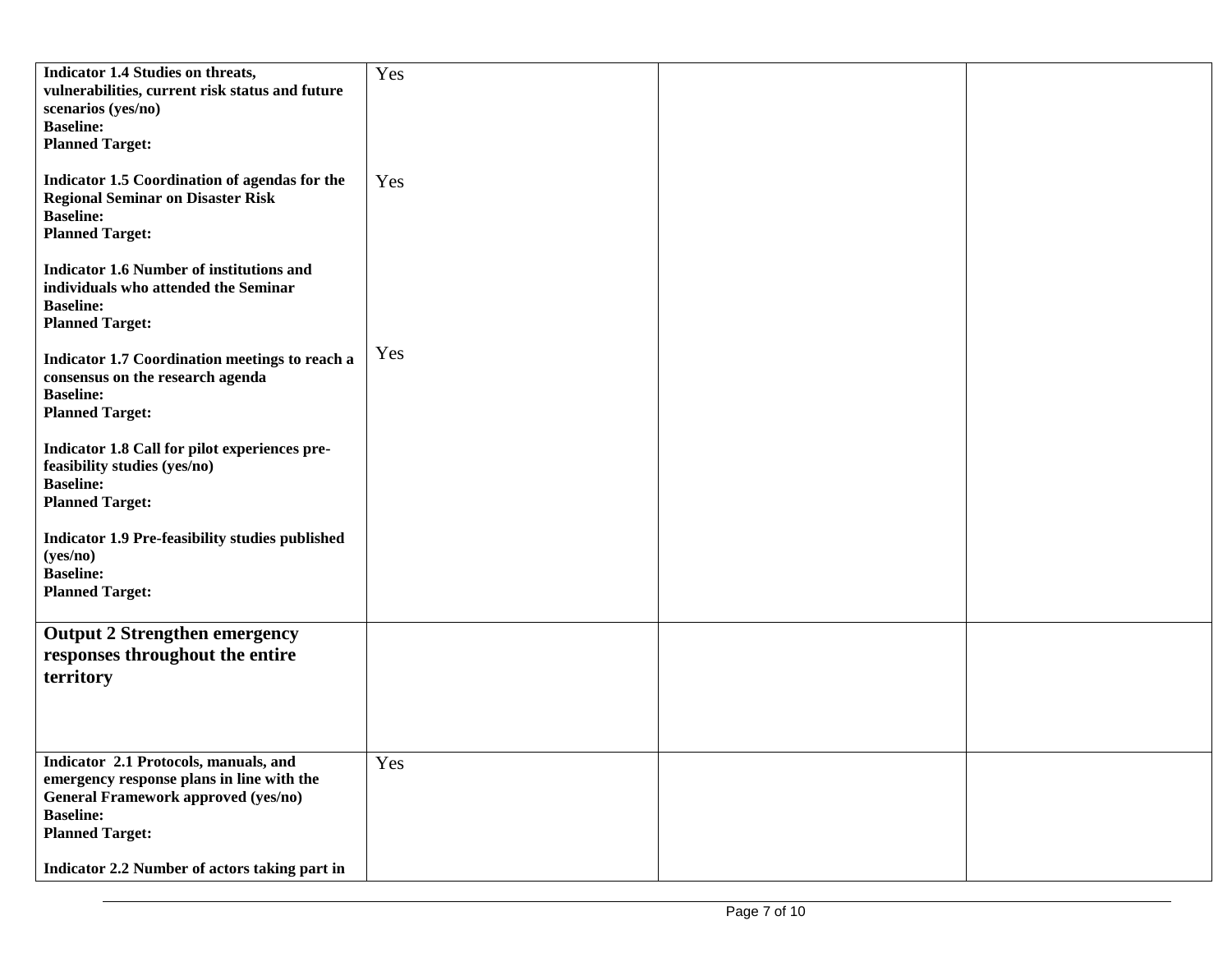| the discussion and dissemination of protocols<br><b>Baseline:</b><br><b>Planned Target:</b>                                                                                   |     |  |
|-------------------------------------------------------------------------------------------------------------------------------------------------------------------------------|-----|--|
| Indicator 2.3 Report on damage and needs<br>assessment, definition of communication and<br>emergency requirements (yes/no)<br><b>Baseline:</b><br><b>Planned Target:</b>      | Yes |  |
| <b>Indicator 2.4 Number of communications</b><br>equipment purchased<br><b>Baseline:</b><br><b>Planned Target:</b>                                                            |     |  |
| <b>Indicator 2.5 Number of participants from</b><br>diverse institutions which take part in training,<br>simulations and drills<br><b>Baseline:</b><br><b>Planned Target:</b> |     |  |
| <b>Indicator 2.6 Equipment purchased for</b><br><b>CECOED Montevideo</b><br><b>Baseline:</b><br><b>Planned Target:</b>                                                        |     |  |
| <b>Indicator 2.7 Assessment of equipment</b><br>requirements for the management of shelters<br>(yes/no)<br><b>Baseline:</b><br><b>Planned Target:</b>                         |     |  |
| Indicator 2.8 Training on gender and risk<br>management (yes/no)<br><b>Baseline:</b><br><b>Planned Target:</b>                                                                |     |  |
| Indicator 2.9 Guide on shelter management<br>prepared (yes/no)<br><b>Baseline:</b><br><b>Planned Target:</b>                                                                  |     |  |
| Indicator 2.10 Guide on shelter management<br>published (yes/no)<br><b>Baseline:</b>                                                                                          |     |  |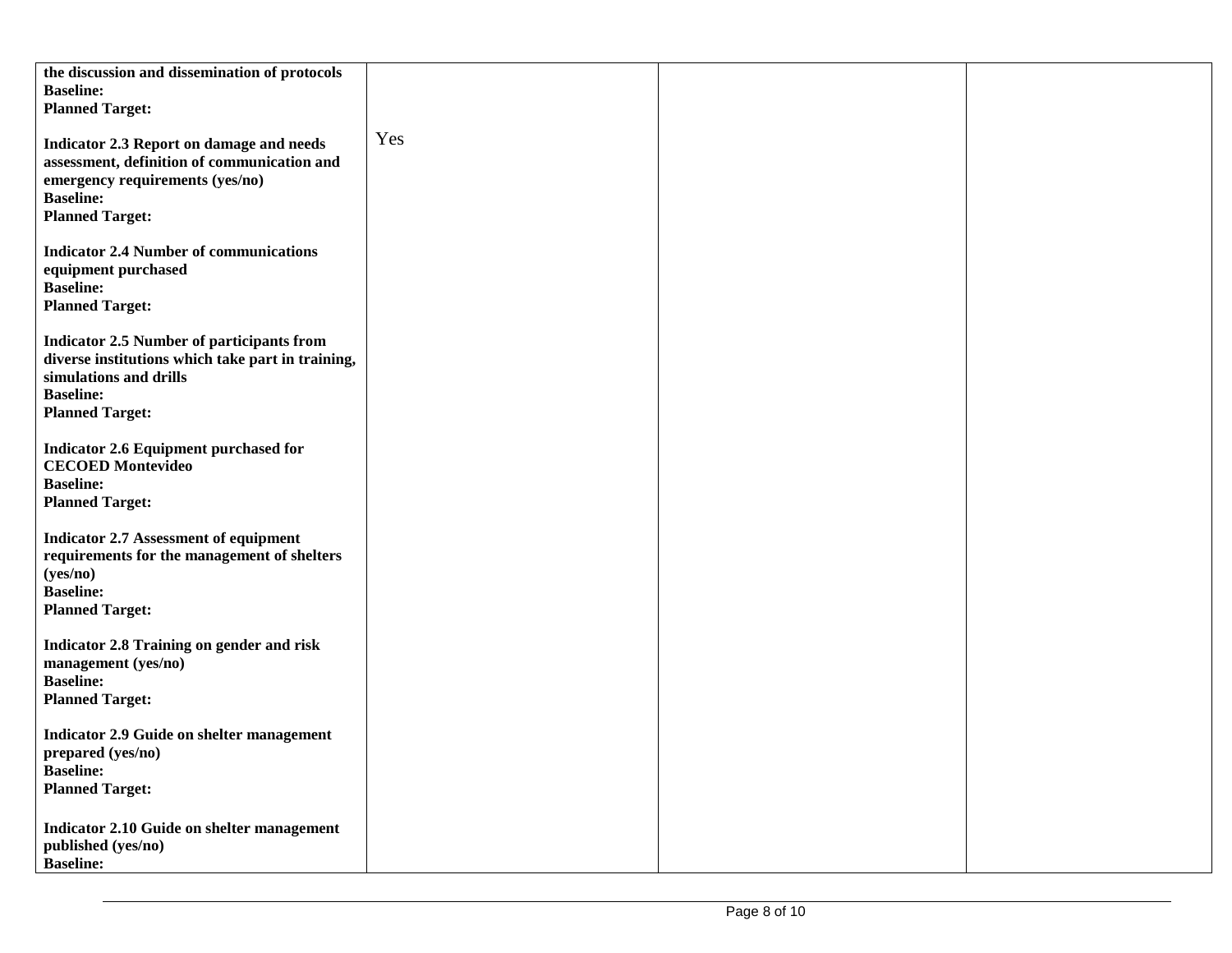| <b>Planned Target:</b>                                                                                             |                |  |
|--------------------------------------------------------------------------------------------------------------------|----------------|--|
| Output 3: Coordinate, monitor and<br>evaluate the Joint Programme for an<br>adequate achievement of its objectives |                |  |
| Indicator 3.1. Hired staff working for the<br>project (yes/no)<br><b>Baseline:</b><br><b>Planned Target:</b>       | Yes            |  |
| Indicator 3.2 Evaluation team hired (yes/no)<br><b>Baseline:</b><br><b>Planned Target:</b>                         | N <sub>o</sub> |  |